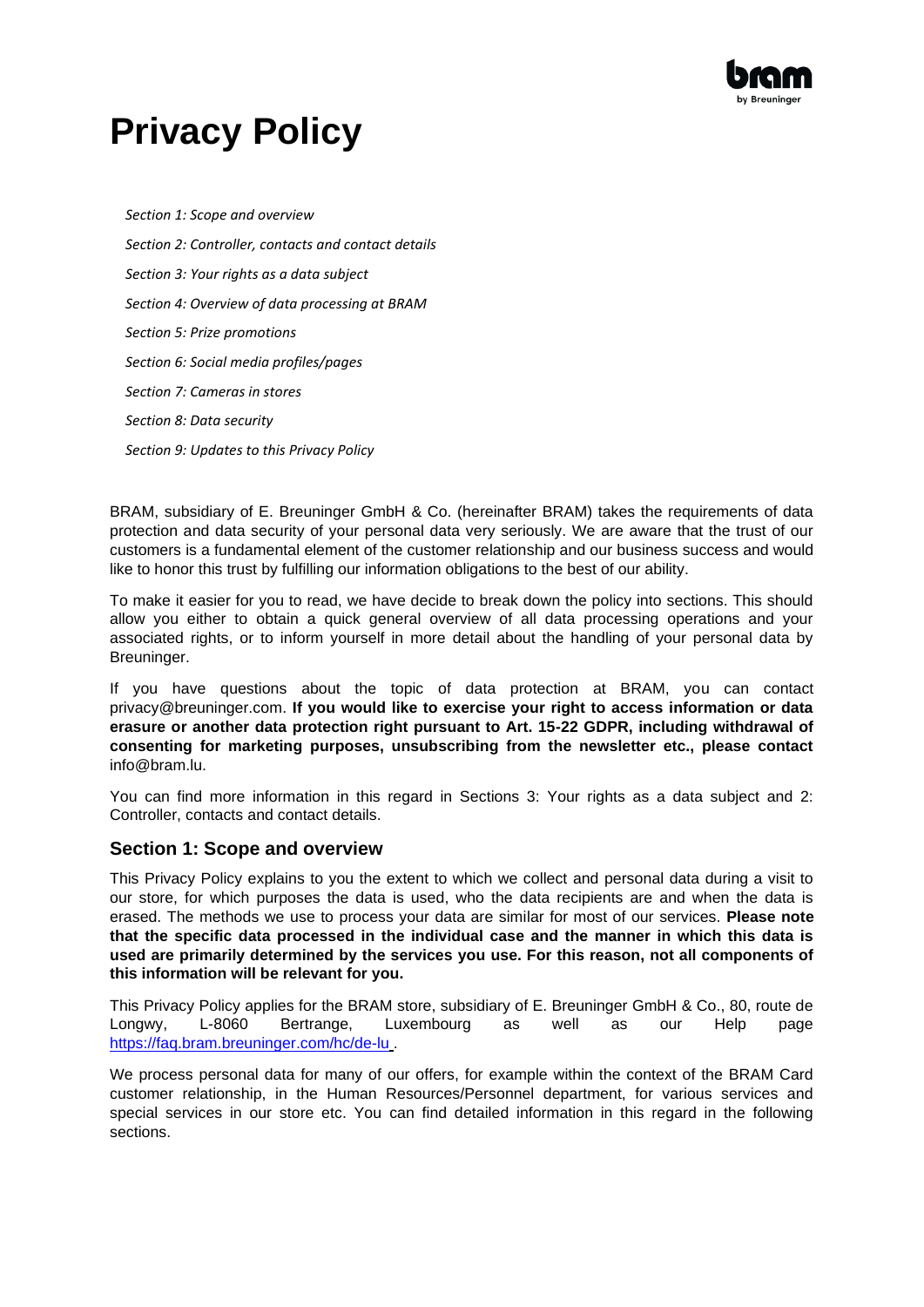

# <span id="page-1-0"></span>**Section 2: Controller, contacts and contact details**

The controller for the processing of personal data in all areas is E. Breuninger GmbH & Co.,<br>Marktstraße 1–3, 70173 Stuttgart, Germany. You can reach us by phone at Marktstraße 1–3, 70173 Stuttgart, Germany. You can reach us by phone at Phone +352-450231-0 and by email at [info@bram.lu.](mailto:info@bram.lu)

For questions about data protection, you can contact [privacy@breuninger.com.](mailto:privacy@breuninger.com)

Furthermore, the company Data Protection Officer at Breuninger is available for all data subjects to contact and can be reached at [privacy@breuninger.com](mailto:privacy@breuninger.com) or by mail at the address provided below with the addition "c/o the Data Protection Officer".

If you would like to contact the responsible supervisory authority due to a question about the processing of your data, this is the State Officer for Data Protection and Freedom of Information for Baden-Württemberg, mailing address: Lautenschlagerstraße 20, 70173 Stuttgart, Germany, Phone 0049

(0)711/61 55 41–0, Fax: 0049 (0) 711/61 55 41–15, E-mail: [poststelle@lfdi.bwl.de.](mailto:poststelle@lfdi.bwl.de) However, data subjects can also contact any other data protection supervisory authority. In Luxembourg, you can contact the National Commission for Data Protection Authority (CNPD), 15 boulevard du Jazz, L-4370 Belvaux (https://cnpd.public.lu)

# <span id="page-1-1"></span>**Section 3: Your rights as a data subject**

As a data subject, you have the right to access information about personal data concerning you pursuant to Art. 15 of the GDPR.

**If you would like to exercise your right to access information or data erasure or another data protection right pursuant to Art. 15-22 GDPR, including withdrawal of consenting for marketing purposes, unsubscribing from the newsletter etc., please contact** [info@bram.lu.](mailto:info@bram.lu)

Important notice: To ensure that your data is not issued to third parties in the event of **requests for information**, we may ask you to provide additional proof of identity. Feel free to include sufficient proof of identity with your request when you submit it in order to enable rapid processing.

You can have your data corrected pursuant to Art. 16 GDPR or erased if the conditions of Art. 17 GDPR are met. You also have the right to restrict the processing of your data, Art. 18 GDPR. **If you are able to assert a particular personal situation, then you can object to the processing of your data as a whole or in partial sections, Art. 21 GDPR, insofar as the data processing is based on Art. 6 (1)(e) or (f) GDPR.** Under the conditions of Art. 20 GDPR, you also have the right to data portability.

If you have given us your consent for the processing of your data, you can withdraw this at any time. Please note that this withdrawal only has effect for the future, and any processing carried out before this point in time does not become unlawful as a result.

Notwithstanding any other administrative or judicial legal resource, you have the right to lodge a complaint with a supervisory authority if you are of the opinion that the processing of your personal data violates the GDPR.

To do so, you can contact the State Officer for Data Protection and Freedom of Information for Baden-Württemberg. In Luxembourg, you can contact the National Commission for Data Protection Authority (CNPD), 15 boulevard du Jazz, L-4370 Belvaux (https://cnpd.public.lu)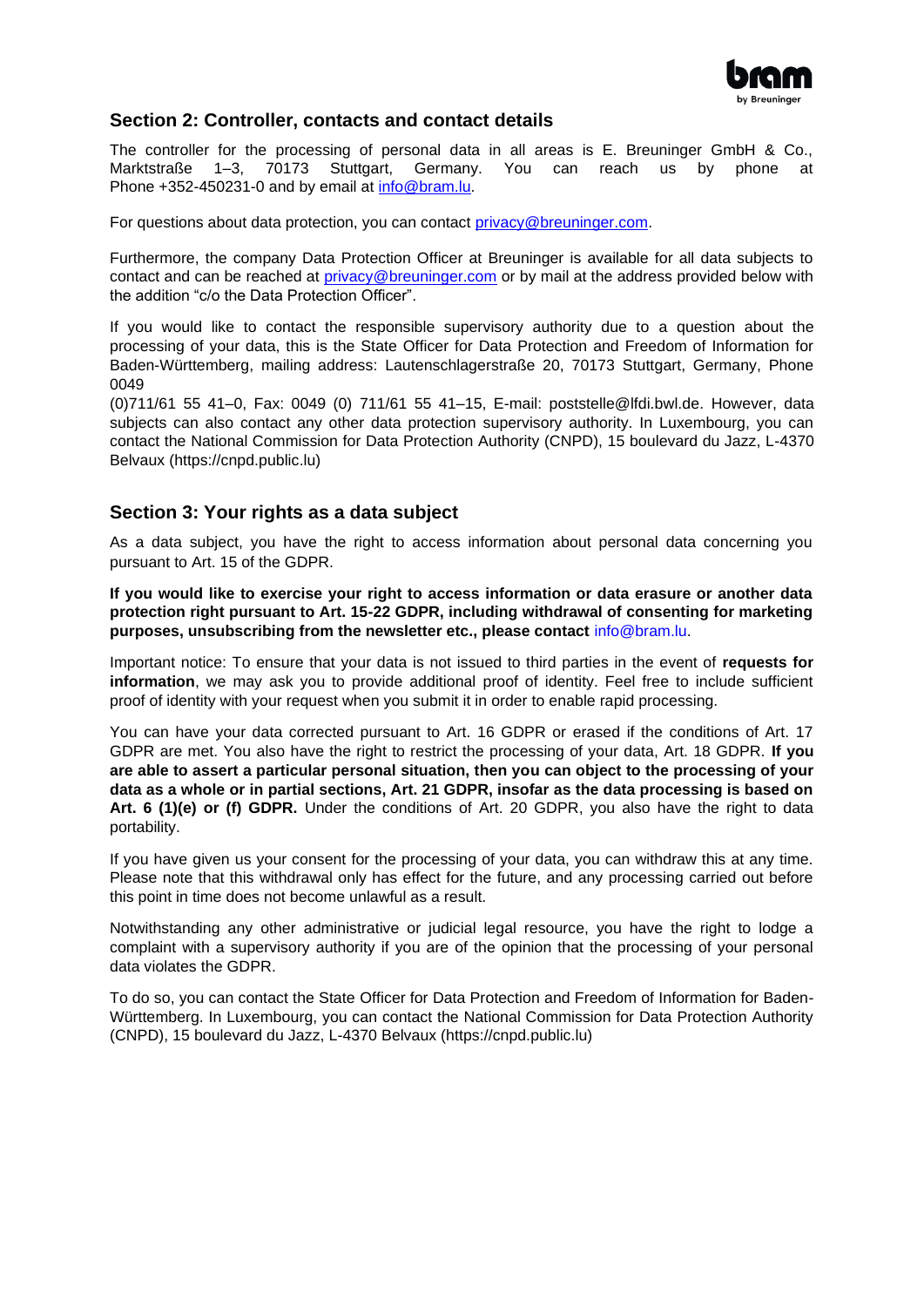

# <span id="page-2-0"></span>**Section 4: Overview of data processing at BRAM**

#### **4.1. Newsletter mailing**

#### Purpose of processing and legal basis:

As part of your customer relationship, but also independently from registration or ordering goods, we offer you a personalized newsletter service.

In this context, we use your personal data to send you personally tailored information about products, promotions, events and news in the fashion and lifestyle segment as well as information about product details on your favorites list and shopping cart and to send you recommendations matching products you have searched in service emails for notification when products become available again.

This data processing includes the following data:

- Your contact details such as salutation and email address
- Your purchase and order data for sending the satisfaction bonus
- Your date of birth for our annual birthday mailing if you are registered in the online shop
- Your preferences (online/offline, preferred stores, product range, favorites) based on your purchase and order data
- Your online user behavior in order to send you personalized content in the newsletter based on your interests as long as you have consented to the corresponding cookies
- Your country of origin and gender
- General click behavior, i.e. if and when you have opened our newsletter and your click behavior in the newsletter, i.e. if and when you clicked specific information in the newsletter, in order to send you information about products and services that are interesting for you
- Device tracking, i.e. we record the device on which you opened the newsletter as well as the operating system
- Product data from your shopping cart if you did not complete the purchase: If no purchase has been made after two days, you will receive a one-time reminder email from us Product data from your favorites list. We will send you an email as a reminder with information about items on your favorites list, e.g. about their availability, price changes or about relevant offers

On our website, we use individual user tracking technology. This allows us to adapt and optimize the content of our newsletter to show you the right products.

To prevent errors and misuse, when you request the newsletter you will first receive a confirmation email to ensure that you actually requested the newsletter. Once you provide confirmation, the personalized newsletter will be sent to you.

The legal basis for the data processing operations mentioned above is your consent pursuant to Art. 6 (1)(a) GDPR.

#### Data recipients:

If external processors are tasked with the newsletter mailing, these are carefully selected and contractually obligated pursuant to Art. 28 GDPR. For the implementation of direct marketing by email, the processor is:

• XQueue GmbH (provider of the email distribution tool Maileon), Christian-Pless-Str. 11-13, 63069 Offenbach am Main, Germany ("XQueue"). In this context, your data will be saved on servers in Germany and will not be transferred to third parties. You can find more details about the data protection guidelines in the Privacy Policy of XQueue GmbH at <https://maileon.com/datenschutz/>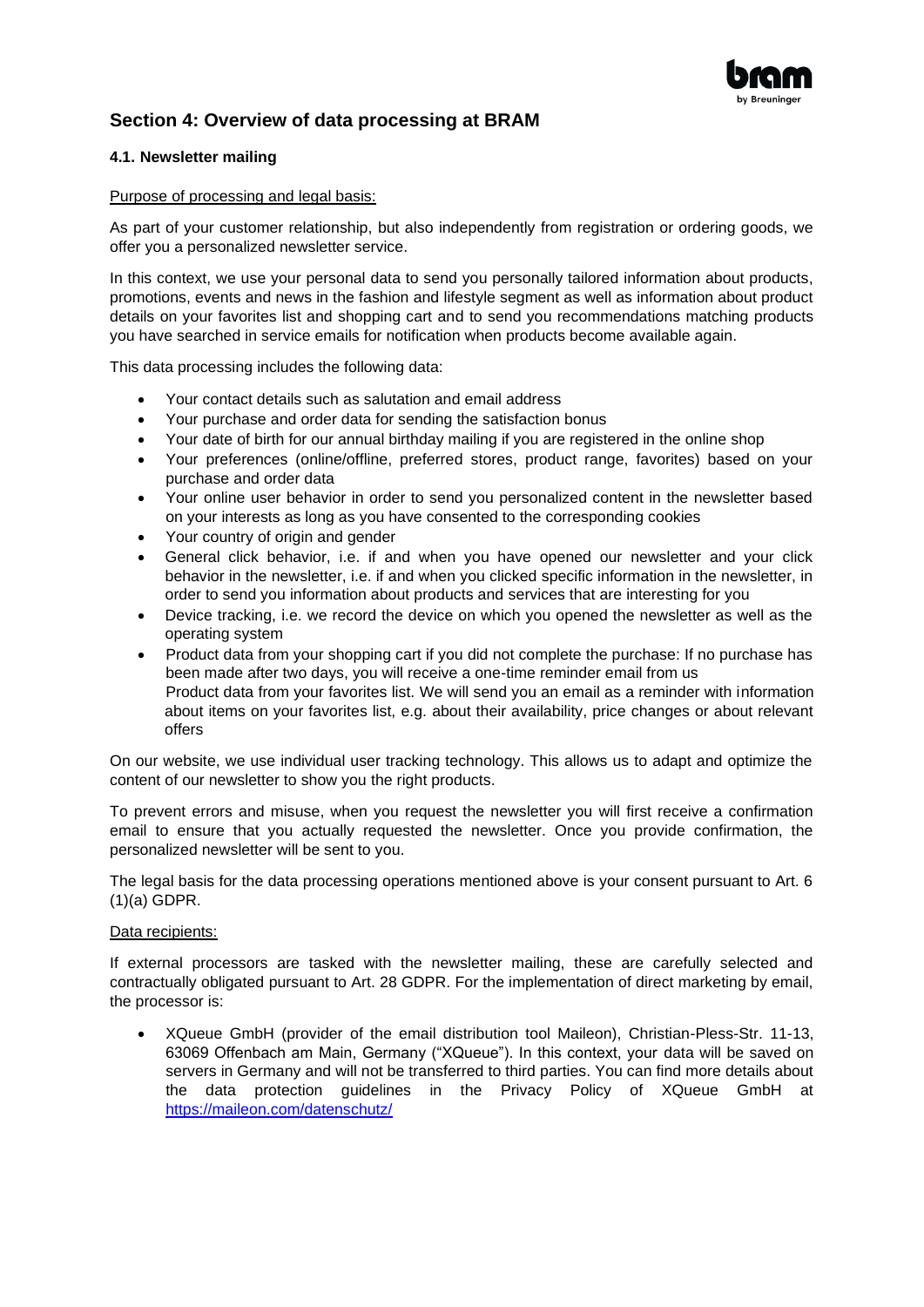

#### Duration of storage:

You can unsubscribe from the newsletter at any time free of charge using the Unsubscribe link at the end of each newsletter, or by email at [info@bram.lu .](mailto:info@bram.lu)

After you unsubscribe from the newsletter, reaction data held by the email service provider are erased at the contact level after two months. The email address is retained for three months after you unsubscribe and then anonymized. Data about opening and clicks will then only be available in aggregated form and cannot be attributed to the user. Anonymized contacts will be deleted after one year.

#### **4.2. Communication and WhatsApp service**

#### Purpose of processing and legal basis:

If you contact us, we will record your contact details. Your contact details may include, depending on how you contact us (e.g. by phone, email, contact form, by WhatsApp), your name, mailing address, phone number, email address (potentially payment and credit information), details about your profiles on social networks (for example, we receive your Facebook ID if you contact us via Facebook), usernames, brand preference and date of birth (for WhatsApp service) and similar contact details.

If you are a BRAM Card holder and thus have a customer account and communicate this number during your request, we may then also process your personal data that you have communicated in the context of this customer relationship, specifically your account or card number and purchase history.

We exclusively use your data for the intended purpose of processing your inquiry, or for follow-up questions and for the WhatsApp service to allow your personal sales advisor in your preferred store to provide you with timely information about newly arrived items/products from your favorite labels.

The legal basis for communication is Art. 6 (1)(f) GDPR (legitimate interest in answering our customer's inquiries and thus ensuring customer satisfaction) as well as Art. 6 (1)(b) GDPR (inquiries in the context of a contractual relationship), or Art. 6 (1)(a) GDPR (consent) with respect to the WhatsApp service. You grant consent in the context of the WhatsApp service directly by sending the term "Start" to the mobile number communicated by your sales advisor.

#### Data recipients:

When answering your inquiries, your data is only processed within E. Breuninger GmbH & Co. and by the customer service provider contractually obligated pursuant to Art. 28 GDPR.

If it is necessary to forward your inquiry to contractual partners (e.g. manufacturers in case of complaints) for handling, we will anonymize your inquiry. If forwarding your personal data seems appropriate in the individual case, we will inform you of this and ask for your consent. Without your consent, we will not forward your data to third parties for these purposes. In addition, please observe the Privacy Policy of<https://www.zendesk.de/company/privacy-and-data-protection/>

In the context of the WhatsApp service, your personal data will only be received by your personal sales advisor and their representatives, employees in IT Support and Services for maintenance purposes and the department head of your home department. Furthermore, WhatsApp also has access to your personal data. Please note the Privacy Policy of WhatsApp: [https://www.whatsapp.com/legal/#privacy-policy.](https://www.whatsapp.com/legal/#privacy-policy) Data processing may also occur outside the EU or the EEA.

With respect to WhatsApp, an adequate level of data protection cannot be assumed due to the processing in the USA. There is a risk that public authorities will access the data for security and monitoring purposes without you being informed about this or having the opportunity of filing an appeal. Please bear this in mind.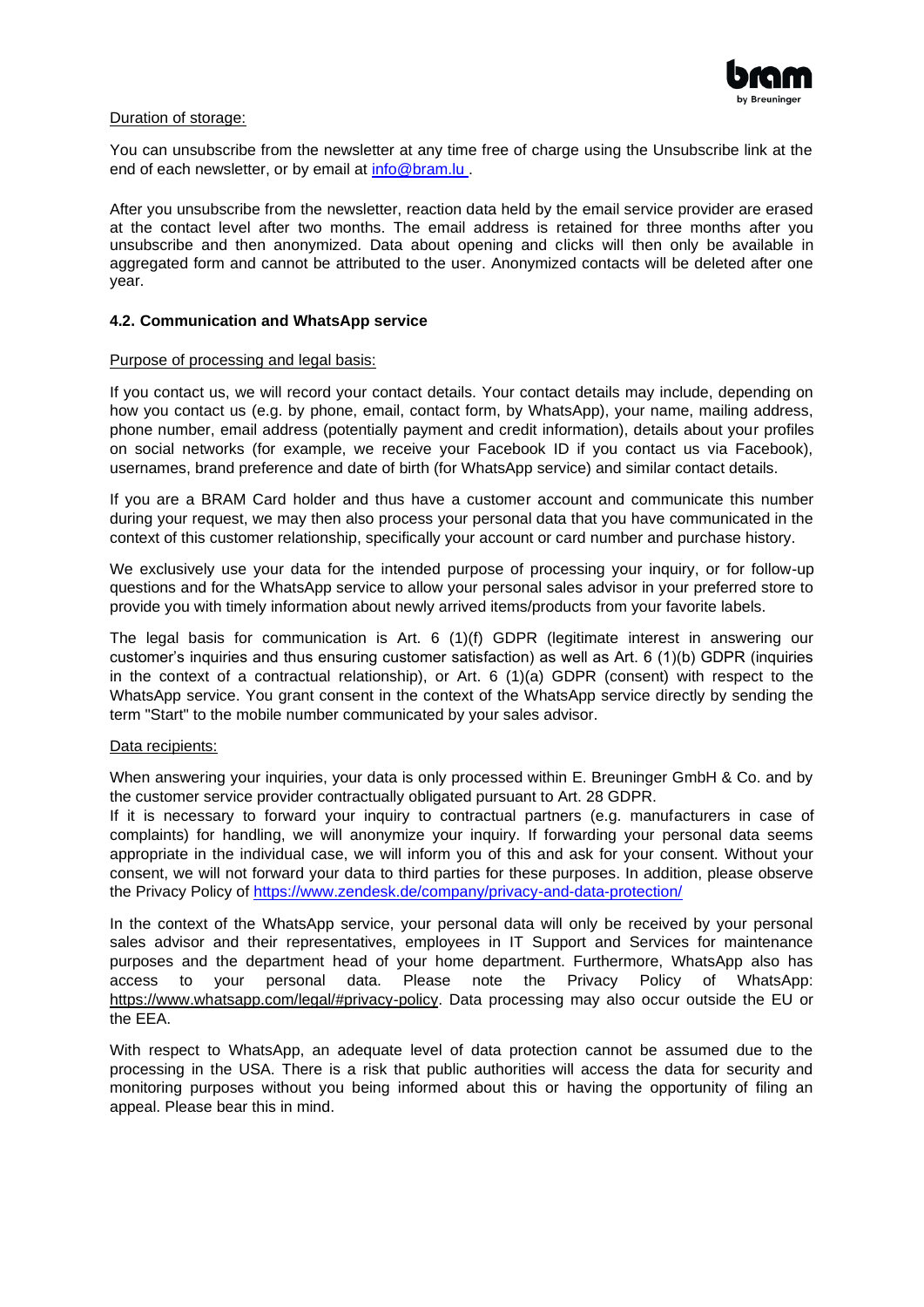

#### Duration of storage:

Your inquiries and our answers will be saved in your customer account or card account and erased after 48 months at most, or in case of relevance for invoicing after seven years at most.

For the WhatsApp service, you can also terminate the WhatsApp service by sending the term "erase all data" from your saved mobile phone number. Your contact and chat history will then be erased within one working day.

#### **4.3. Apple Wallet notification service**

#### Purpose of processing and legal basis:

After registering for the BRAM Card, we offer you the option of saving this centrally on your mobile device as a wallet download. Push notifications are sent for this purpose, which you can activate or deactivate for specific users using your wallet settings.

To provide the service and send our push notifications, the channel ID, online ID and name of the mobile device are processed.

In order to further improve the service through push notifications, data is collected about usage and the associated interests of the recipients and then statistically analyzed if you have given your consent within Consent Management. For this purpose, the individual recipients and devices are segmented and the interactions with the push notifications are analyzed. Based on this analysis, we can provide you with tailored advertisements or information, e.g. based on your location or your previous purchases.

The legal basis for the processing of your data for registration, login and user administration for push notifications is Art. 6 (1)(a) GDPR.

#### Data recipients:

In order to send push notifications, we use our own push notification service. If external processors are involved for sending push notifications and central management of the mobile wallet, these are carefully selected and contractually obligated pursuant to Art. 28 GDPR:

• Airship from the company Urban Airship Inc.,1417 NW Everett St, Suite 300, Portland OR 97209, USA. Your data will be processed on servers in the EU and will not be transferred to third parties. You can find more details about the data protection guidelines in [http://urbanairship.com/legal/privacy-policy.](http://urbanairship.com/legal/privacy-policy)

#### Duration of storage

You can withdraw your consent to the storage of your personal data and its use for sending push notifications by Urban Airship at any time with future effect by setting the sliding switch for Airship accordingly in Consent Management.

#### **4.4. Advertising communications/direct marketing**

#### Purpose of processing and legal basis:

As our customer, you will regularly receive advertisements from us by mail within the scope of the legal requirements and as long as you have not objected to it in the past.

For this purpose, we use the mailing address you entered when applying for the card. For the purpose of interest-based advertising communications, we may assign your data that we collect from business transactions such as purchases or returns to different customer groups or interest groups (profile creation).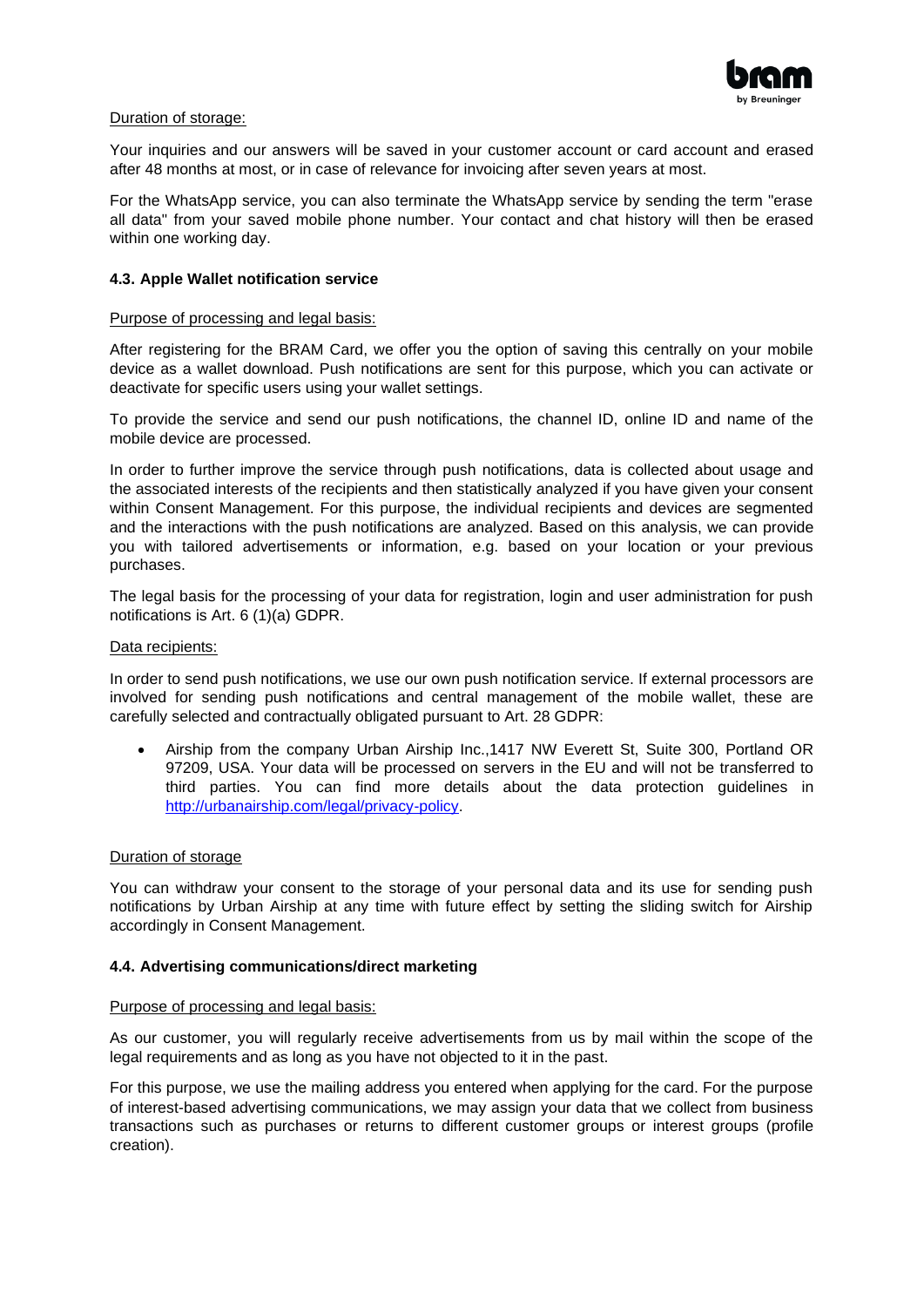

The legal basis with regard to postal mailing of advertisements and statistical analysis is Art. 6 (1)(f) GDPR.

Advertising communication by phone will only take place if you as a customer have expressly granted your consent, Art. 6 (1)(a) GDPR.

You can object to the creation of profiles in connection with marketing use at any time for the future. To do so, please contact [info@bram.lu.](mailto:info@bram.lu)

#### Data recipients:

If external processors are tasked with direct marketing, these are contractually obligated pursuant to Art. 28 GDPR.

#### Duration of storage:

If you would not like to receive advertising by mail from us any more, you can object to this use with future effect. Your contact details will then be blocked for this use.

For advertising by mail, longer lead times are required between selection and delivery; for this reason, it is possible that advertisements may still be sent to your name for a short transitional period.

Objection to advertising by mail or by phone is only possible for all marketing measures collectively. Objection can also be sent by email to the addresses given above or by mail to the contact details under Section 2: Controller, contacts and contact details.

#### **4.5. Applicant management**

#### Purpose of processing and legal basis:

After you submit your application, we will review your documents. Upon review, you will receive a response from us. In order to respond, we will use the contact details provided by you. We may invite you to an interview or send an offer or rejection letter.

In the context of applicant management, we process the following data:

- Your contact data such as name, address, email address and phone number
- Other personal data such as date of birth, nationality, marital status and salary data
- Information concerning your career and qualifications
- Internal assessments such as notes that were prepared during interviews or job interviews

#### Data recipients:

Employees of Bram have access to the personal data required for fulfilling the specific task. Where legally required, all third parties are contractually obligated to carry out processing in compliance with data protection laws, pursuant to Art. 28 GDPR.

The legal basis for data processing is Art. 6 (1)(b) GDPR and, if you have granted consent, for example by sending information that is not required for the application process, and for storage for potential vacancies that become available later, Art. 6 (1)(a) GDPR.

#### Duration of storage:

Your documents will be automatically deleted three months after sending a rejection. If you have applied for multiple vacancies, your documents will be automatically deleted three months after sending the rejection for the last open application.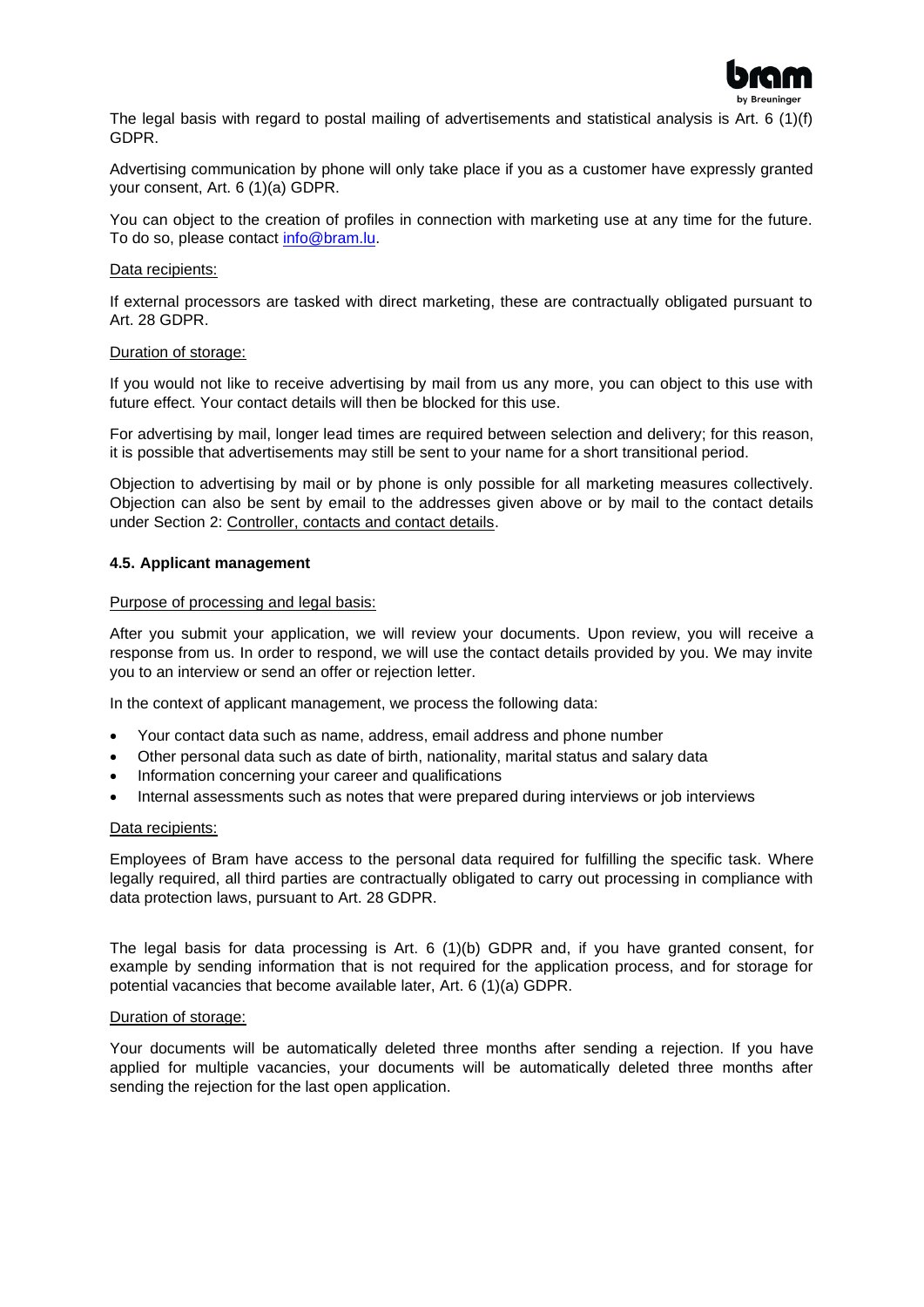

In the event that you are hired, we save your application documents along with the data required for conducting the employment relationship until this ends. In case you have granted consent, we store your documents for three years at most.

#### **4.6. Special services and customer orders**

#### Purpose of processing and legal basis:

In the context of our customer relationship, we also offer special services for which we collect, process and save personal data. Such services include, for example, the alteration atelier, special customer orders as well as appointments.

Depending on the service, processing primarily includes the following data and data types:

- Last name and first name
- Contact and address data
- Communication data
- Information about your payment method and purchase history
- Customer correspondence
- Potentially fit
- Data from the BRAM Card relationship if available

The legal basis for this is the contractual relationship or the performance of measures prior to entering into a contract, Art. 6 (1)(b) GDPR.

#### Data recipients:

Depending on the customer order initiated and/or the service used by you, the employees engaged with implementing the order or providing the service as well as responsible department heads and representatives will receive the data required for fulfilment, as well as technical support.

If external processors are engaged, for example Timify (TerminApp GmbH) for appointment coordination, these processors are all carefully selected and, where prescribed by law, contractually obligated pursuant to Art. 28 GDPR.

#### Duration of storage:

The duration of storage differs depending on the service used and/or the order issued, as follows:

- Special customer order: Anonymization 14 days after end or cancellation
- Tailoring/bespoke atelier: 24 months to ensure warranty claims
- Appointment coordination: 30 days after appointment

In addition, we store data relevant under tax and trade law concerning business transactions for ten years in line with the statutory regulations.

#### **4.7. BRAM Card**

#### Purpose of processing and legal basis:

As a BRAM Card customer, you enjoy numerous advantages and benefit from selected specials such as tailored offers, services and exclusive events. For this purpose, we process the personal data communicated in the application for issuing a BRAM Card and afterwards associated with the use of the BRAM Card (name, address, date of birth, email address, phone number, IBAN<sub>1</sub> und BIC<sub>1</sub>, results of credit checks<sub>1</sub> and sales data) concerning the BRAM Card cardholder or the BRAM Card additional cardholder<sub>1</sub> (hereinafter referred to as the cardholders) to process the BRAM Card application, to manage the customer relationship, to handle and enforce payments and to prevent bad debts. Breuninger uses the e-mail addresses of the cardholders to send information about the BRAM Card and its other offers as a supplement to or in association with the card relationship, as well as for authentication purposes.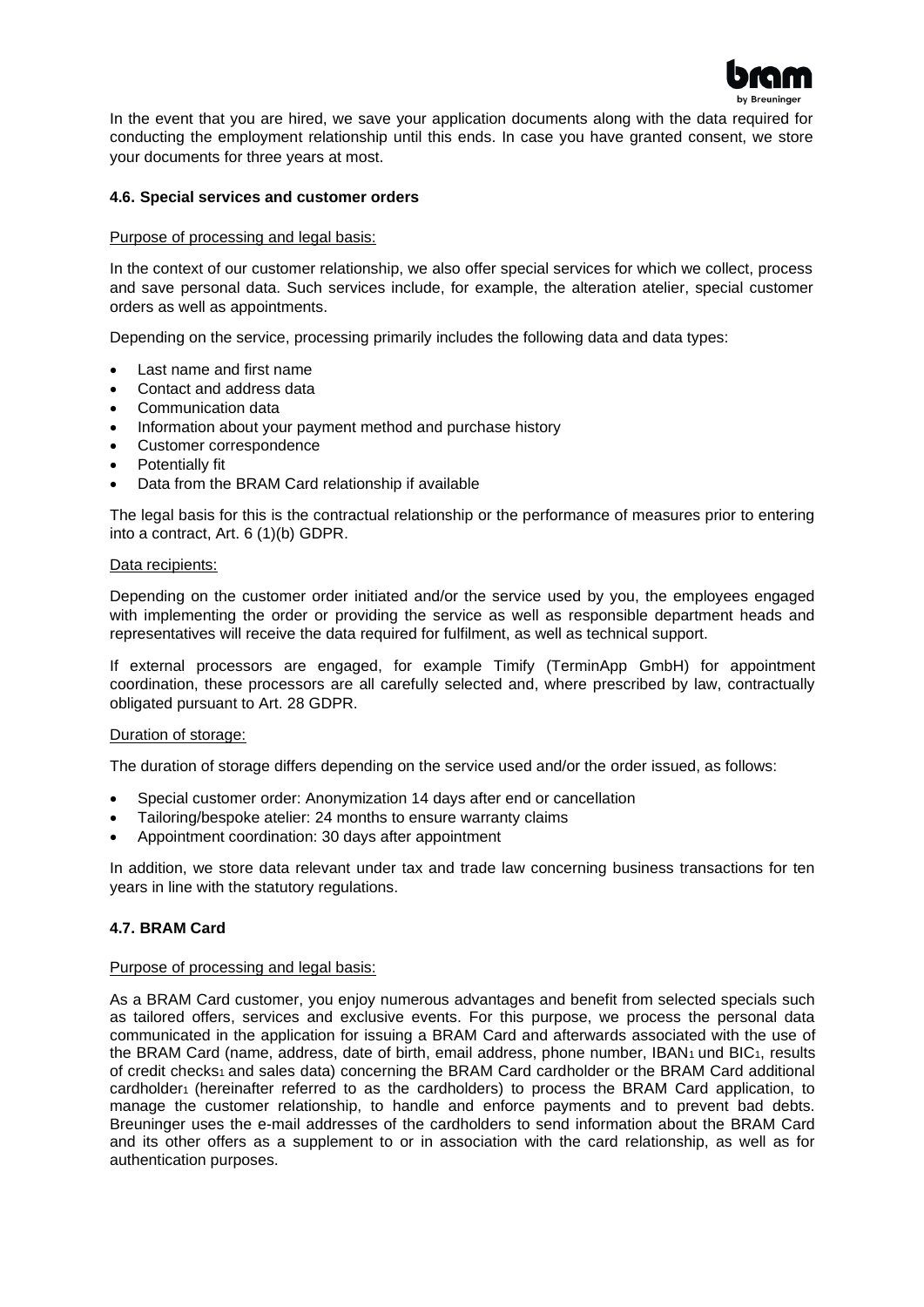

Furthermore, the personal data of the cardholders is used in compliance with the statutory provisions for Breuninger's own advertising and marketing purposes, particularly for mailing marketing information, as well as for Breuninger's own market research.

The legal basis for this is Art. 6 (1)(b) GDPR, i.e. data processing for performance of contract, as well as Art. 6 (1)(f) GDPR (legitimate interest) with regard to review in case of bad debts as well as statistical analysis and advertising and marketing purposes (see Section 4.3. Advertising communications/direct marketing).

#### Data recipients:

In the event of payment default, data is also forwarded to lawyers, collection agencies and credit agencies<sub>1</sub>, see also 4.6. Handling of orders

#### Duration of storage:

Breuninger regularly erases your personal data after it ceases to be necessary for conducting the card relationship (typically no later than 15 months after the end of contract) and after any statutory retention periods exceeding this have elapsed (e.g. up to ten years according to the Commercial Code and Fiscal Code). In cases of long-term inactivity, Breuninger will delete your personal data 48 months after the last card activity and after any statutory retention periods exceeding this have elapsed.

1 only applies for the BRAM Employee Card

#### **4.8. Customer surveys and market and opinion research**

#### Purpose of processing and legal basis:

At various points in time during the customer relationship, we invite you to submit feedback about your experiences with Breuninger and your shopping experience in this regard.

The legal basis for participation in customer surveys and market and opinion research is your consent pursuant to Art. 6 (1)(a) GDPR.

#### Data recipients:

The data we collect in the context of customer surveys and market and opinion research is only intended for internal use in order to make your future shopping experience more pleasant. However, in order to conduct customer surveys and market and opinion research, we make use of external service providers. These processors are all carefully selected and contractually obligated pursuant to Art. 28 GDPR. Specifically, these are the following:

- Tivian XI GmbH (formerly Questback GmbH) with its headquarters in Cologne, Germany. You can find the Privacy Policy at<https://www.questback.com/data-privacy/>
- Medallia, Inc., with its headquarters in San Mateo, California, USA. You can find the Privacy Policy at [https://de.medallia.com/privacy-policy/.](https://de.medallia.com/privacy-policy/) Data processing may also occur outside the EU or the EEA. With respect to Medallia, an adequate level of data protection cannot be assumed due to the processing in the USA. There is a risk that public authorities will access the data for security and monitoring purposes without you being informed about this or having the opportunity of filing an appeal. To fulfil the statutory requirements, we have agreed on additional measures with Medallia to establish an adequate level of data protection.
- Qualitize GmbH, with its registered office in Hamburg, Germany. You can find the Privacy Policy at [https://www.qualitize.de/privacy.](https://www.qualitize.de/privacy)
- 7 Points Ltd. with its headquarters in Warsaw, Poland. You can find the Privacy Policy at [https://www.surveylab.com/en/privacy-policy/.](https://www.surveylab.com/en/privacy-policy/)

#### Duration of storage:

The analysis and documentation of survey results is carried out anonymously.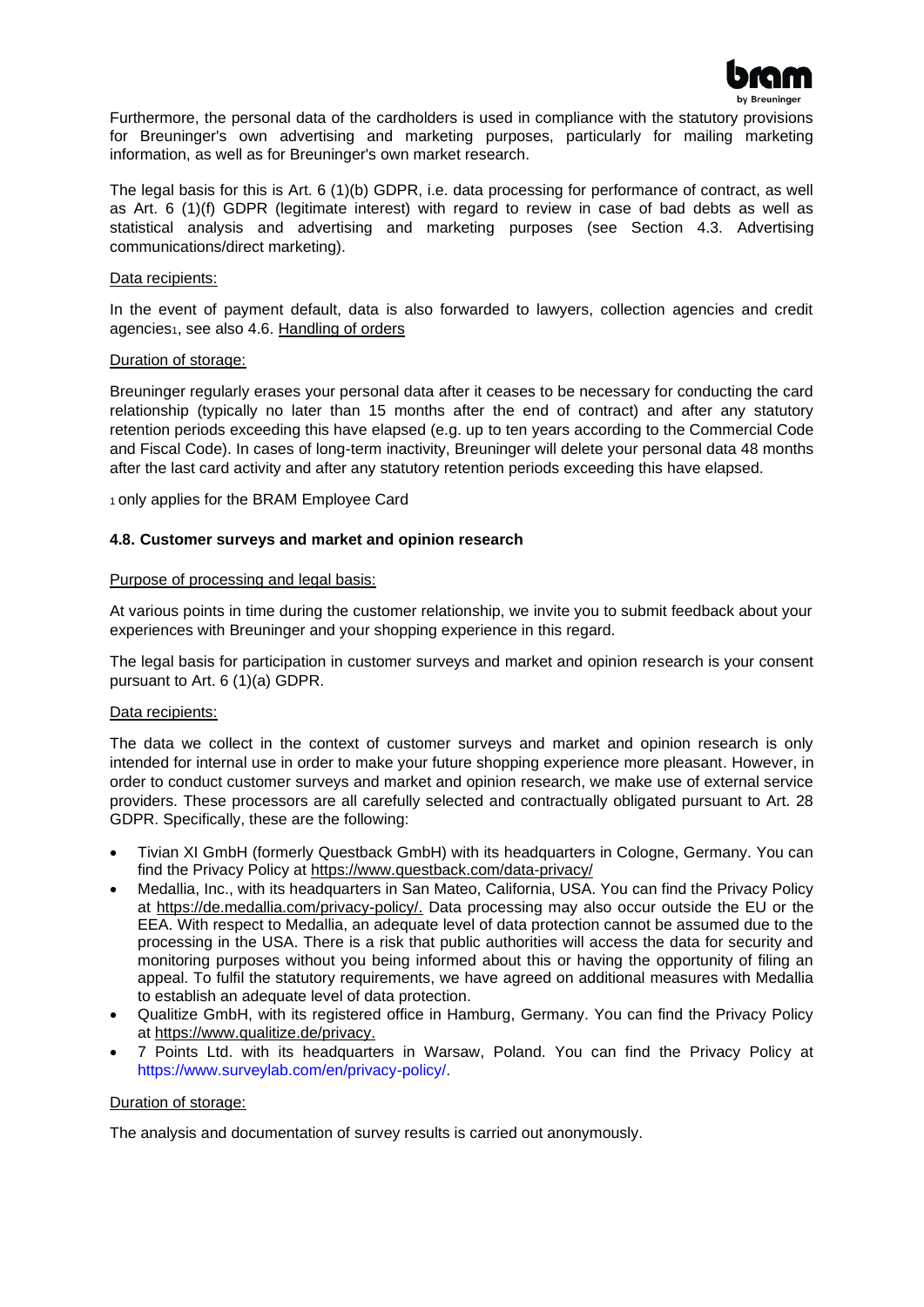

If you submit your personal data yourself in the context of a survey (e.g. phone number for follow-up calls), this will be erased after 18 months at the latest. All other personal data (e.g. email address or survey invitation) will be erased after three years at the latest.

**You may withdraw your consent to this data processing at any time with future effect. To do so, it is sufficient to send an email to** [info@bram.lu.](mailto:info@bram.lu)

#### <span id="page-8-0"></span>**Section 5: Prize promotions**

#### Purpose of processing and legal basis:

You have the option of participating in various prize promotions on our website, from our newsletter, at our events, during our surveys or through the Breuninger app. Unless otherwise specified in the respective prize promotion or unless you have expressly granted us more extensive consent, the personal data you provide to us during your participation in the prize promotion is exclusively used for conducting the prize promotion (e.g. determining the winner, notifying the winner, sending the prize).

The legal basis for data processing in the context of prize promotions is Art. 6 (1)(b) GDPR. In the event that consent is granted within the context of a prize promotion, Art. 6 (1)(a) GDPR is the legal basis for the data processing based on consent.

Providing personal data is neither required by law nor contractually stipulated. However, it is necessary in order to participate in the prize promotion. The potential consequence of not providing personal data is inability to participate in the prize promotion. No automated decision-making, including profiling, is carried out for prize promotions.

#### Data recipients:

As a rule, your personal data is only forwarded internally in the event of sending or handing over the prize by third parties such as prize promotion partners.

Furthermore, your personal data will be forwarded for data processing in cross-channel prize promotions exceptionally for automated winner drawing to Google LLC, USA.

With respect to Google LLC, USA, an adequate level of data protection cannot be assumed due to the processing in the USA. There is a risk that public authorities will access the data for security and monitoring purposes without you being informed about this or having the opportunity of filing an appeal. Please bear this in mind.

#### Duration of storage:

After the end of the prize promotion and announcement of the winners, the personal data of the participants who did not win will be erased. The data of the winners will be saved for the period of conducting the prize promotion and afterwards for the duration of statutory retention periods from the Commercial Code (HGB) and Fiscal Code (AO) and in the case of material prizes, for the duration of statutory warranty claims in order to arrange for repairs or exchange in the event of defects.

If you granted consent during the prize promotion, you have the option of withdrawing consent at any time with future effect.

# <span id="page-8-1"></span>**Section 6: Social media profiles/pages**

Purpose of our processing and legal basis:

BRAM operates social medial profiles/pages on Facebook [https://www.facebook.com/Bram.Luxemburg/ a](https://www.facebook.com/Bram.Luxemburg/)nd Instagram [https://www.instagram.com/bram.lu/.](https://www.instagram.com/bram.lu/) The purpose of our processing on our social media profiles/pages is to inform our customers about goods, offers, events, services, promotions, prize promotions, news about the company and interaction with visitors to the social media profiles as well as our customers. The legal basis is Art. 6 (1)(f) GDPR.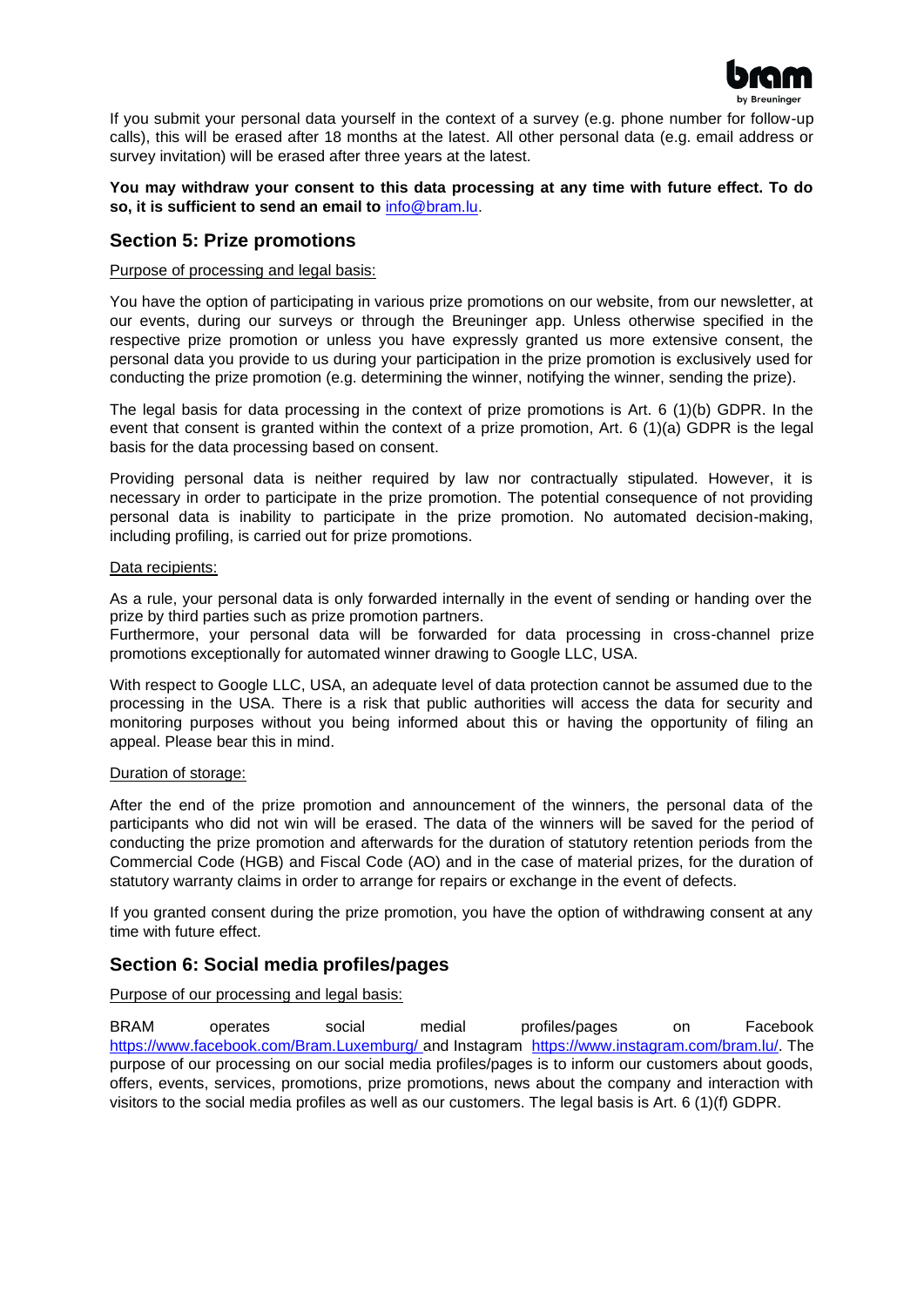

This data processing is carried out in our company's interest in representing Breuninger as a company on social media, for marketing purposes and to answer the inquiries and comments from our customers and page visitors and thus achieving the satisfaction of our customers and page visitors.

The platform operator has no potential to influence our processing of your data in the context of customer communication or prize promotions on our social media profiles.

#### Data recipients:

We will not disclose your personal data to any third parties, including your data provided on our social media pages such as comments, videos, pictures, likes, public messages etc. that are published by the social media platform. We solely reserve the right to erase content which infringes rights or is criminally relevant/unlawful, if this should be necessary.

If you contact us using the private message function on our social media channels with respect to your customer relationship, purchases made etc., this data is only forwarded internally to our customer service. In exceptional cases, data is processed by contract processors on our behalf. These processors are all carefully selected, audited by us and contractually obligated pursuant to Art. 28 GDPR. If it is necessary to forward your inquiry to contractual partners (e.g. manufacturers in case of complaints) for handling, we will anonymize your inquiry. If forwarding your personal data seems appropriate in the individual case, we will inform you of this and ask for your consent. Without your consent, we will not forward your data to third parties for these purposes.

#### Duration of storage:

All personal information that you send us on a confidential basis via our social media profiles/pages (e.g. as private message) will be erased after your inquiry has been fully answered. All public posts that you publish on our social media profiles/pages will remain in the timeline for an unlimited period, unless we delete them because of a legal violation or you delete the post yourself.

We have no possibility of influencing the platform operator's options of deletion. For this reason, please also observe the Privacy Policy of the relevant platform operator, Facebook: [https://de](https://de-de.facebook.com/policy.php)[de.facebook.com/policy.php,,](https://de-de.facebook.com/policy.php)  $\blacksquare$  Instagram: https://dede.facebook.com/help/instagram/519522125107875)

# Joint responsibility, Art. 26 (1) GDPR:

In some areas, we have "joint responsibility" together with the platform operators of our social media profiles pursuant to Art. 26 (1) GDPR. This means that Breuninger and the platform operators act as joint controllers concerning the web tracking methods used on the social media profiles/pages. Web tracking may also occur regardless of whether you are logged in or registered on the social media platform. We have no possibility of influence in this regard, as indicated (e.g. to prevent ad tracking by the platform provider). With respect to Facebook and Instagram, an adequate level of data protection cannot be assumed due to the processing in the USA. There is a risk that public authorities will access the data for security and monitoring purposes without you being informed about this or having the opportunity of filing an appeal. Please bear this in mind.

#### <span id="page-9-0"></span>**Section 7: Cameras in stores**

In the sales rooms of our stores, we use security cameras in isolated locations (identifiable from the posted pictograms). This data processing occurs in order to ensure the security of our customers and employees and to prevent and expose crimes.